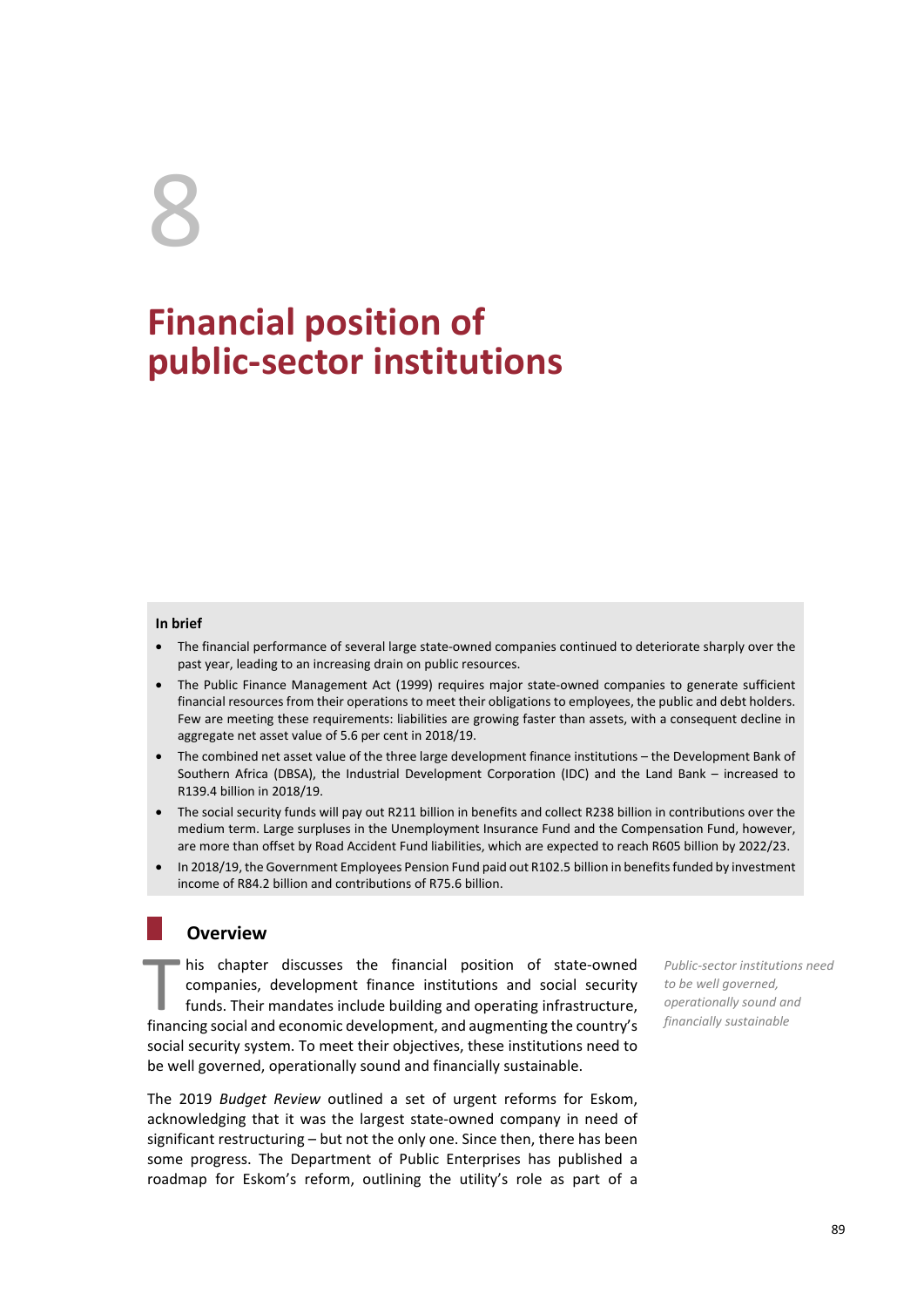*Apart from Road Accident Fund, financial position of social security funds remains sound* 

reformed electricity supply industry, and will report on progress at key milestones. South African Airways (SAA) has been placed in voluntary business rescue. The business rescue practitioners are expected to publish their plan within a matter of weeks.

With the exception of the Road Accident Fund, the financial positions of the social security funds are sound. They are able to meet their long-term obligations, as is the Government Employees Pension Fund. Over the past year, government has taken steps to strengthen governance and transparency at the Public Investment Corporation.

# **State-owned companies**

Unlike their private counterparts, most state-owned companies hold developmental rather than profit-driven mandates. Nonetheless, these entities need to be financially self-sustaining. In recent years, a pattern of mismanagement and poor governance at major state-owned companies has led to operational failures, financial distress and increased demands for taxpayer support through the national budget. This problem is compounded by broad, sometimes unfunded mandates and, in some cases, outdated business models.

*Average return on equity at state-owned companies has fallen sharply* 

The financial performance of state-owned companies continues to deteriorate. Liability growth has outpaced that of assets, with a consequent decline in net asset value, eroding the ability of these entities to meet their financial obligations and deliver on their mandates. Average return on equity, a measure of how effectively net assets are used to create value, fell sharply in 2018/19 – the most recent year for which data is available. This decline is largely the result of weak revenue growth, high compensation costs and rapidly growing debt-service costs.

| Table off Complication balance succes of state-omned companies |             |         |             |             |             |  |  |  |  |
|----------------------------------------------------------------|-------------|---------|-------------|-------------|-------------|--|--|--|--|
| R billion/per cent growth                                      | 2014/15     | 2015/16 | $2016/17^2$ | $2017/18^2$ | 2018/19     |  |  |  |  |
| Total assets                                                   | 1 0 3 7 . 5 | 1 178.6 | 1 2 2 4 . 3 | 1 2 6 3 . 2 | 1 2 6 9 . 0 |  |  |  |  |
|                                                                | 13.9%       | 13.6%   | 3.9%        | 3.2%        | 0.5%        |  |  |  |  |
| <b>Total liabilities</b>                                       | 739.2       | 818.2   | 870.3       | 901.1       | 927.0       |  |  |  |  |
|                                                                | 16.2%       | 10.7%   | 6.4%        | 3.5%        | 2.9%        |  |  |  |  |
| Net asset value                                                | 298.3       | 360.4   | 354.0       | 362.1       | 342.0       |  |  |  |  |
|                                                                | 8.6%        | 20.8%   | $-1.8%$     | 2.3%        | -5.6%       |  |  |  |  |
| Return on equity (average)                                     | $-2.5%$     | 0.6%    | 0.7%        | $-0.8%$     | $-8.2%$     |  |  |  |  |

## **Table 8.1 Combined balance sheets of state-owned companies<sup>1</sup>**

*1. State-owned companies listed in schedule 2 of the PFMA, excluding development finance institutions 2. Numbers may differ from earlier publications due to restatement or error*

*Source: National Treasury*

As the scale of financial challenges in state-owned companies has become apparent, many have struggled to access capital markets. In combination with weak cash flows (Figure 8.1), this has reduced their capital spending, resulting in delayed delivery of much-needed social and economic infrastructure. It has also affected their ability to meet debt commitments. The Public Finance Management Act requires state-owned companies listed in schedule 2 to generate sufficient financial resources from their operations to meet obligations to employees, the public, creditors and debt holders. Increasingly, however, these entities rely on external funding, government-guaranteed debt and bailouts to sustain operations.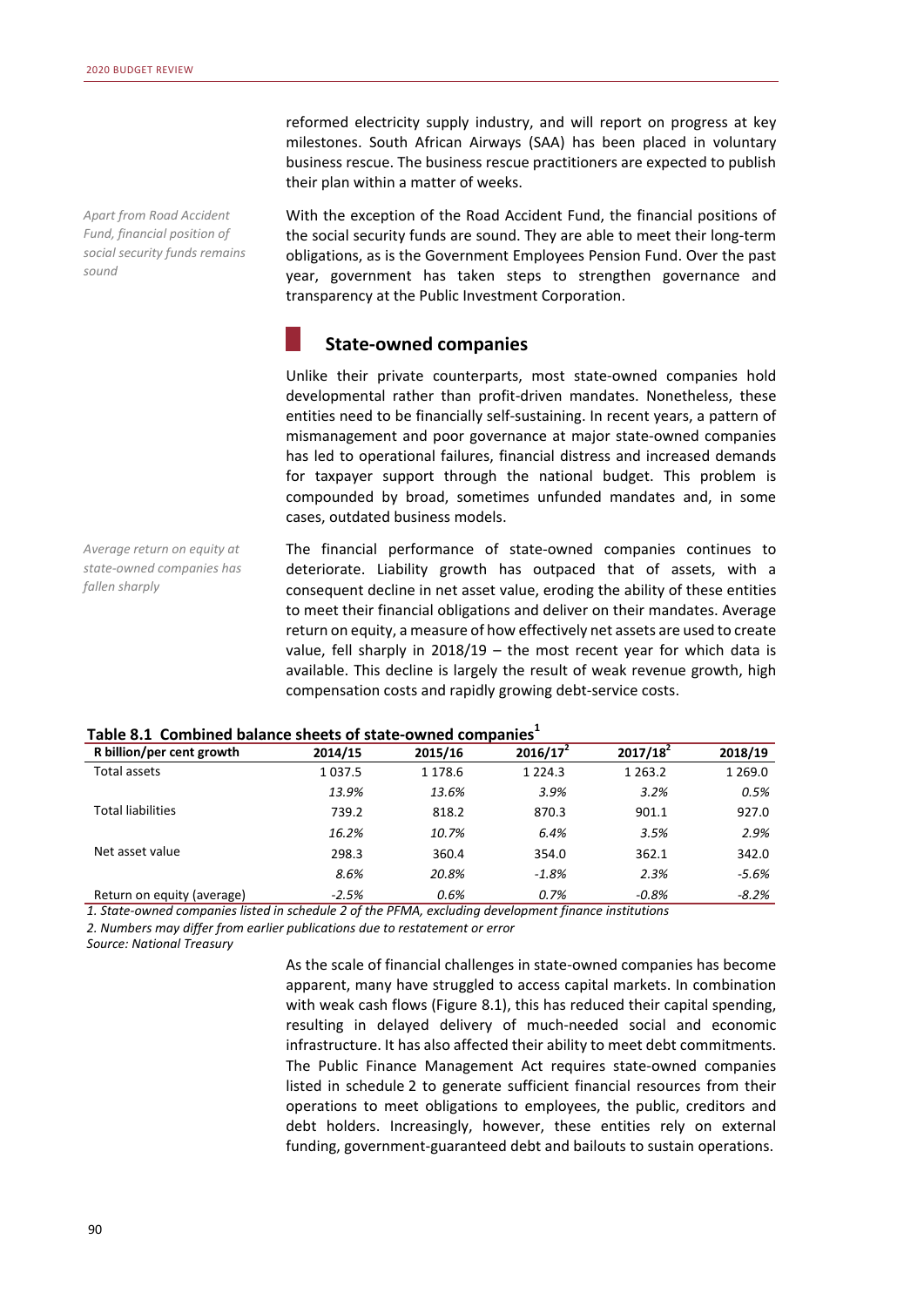

**Figure 8.1 Negative cash flows at state-owned companies\*** 

*\*Companies listed in schedule 2 of the PFMA, excluding development finance institutions \*\*Numbers may differ from earlier publications due to restatement or error Source: National Treasury* 

Over the past 12 years, government has allocated R162 billion to the financially distressed state-owned companies shown in Table 8.2. These allocations generally provide short-term support, but cannot substitute for the far-reaching structural reforms needed to return them to operational and financial stability. Of the total allocations, Eskom accounts for 82 per cent. In 2019/20, government allocated R49 billion to Eskom and committed R112 billion in medium-term funding.

*Eskom accounts for 82 per cent of fiscal support to state-owned companies over past 12 years* 

|                           | <b>Eskom</b> | <b>South African</b> | Denel |                | South African South African | <b>Total</b> |
|---------------------------|--------------|----------------------|-------|----------------|-----------------------------|--------------|
|                           |              | Airways              |       | <b>Express</b> | <b>Broadcasting</b>         |              |
| <b>R</b> billion          |              |                      |       |                | Corporation                 |              |
| 2008/09                   | 10.0         |                      |       | 0.4            |                             | 10.4         |
| 2009/10                   | 30.0         | 1.5                  |       |                |                             | 31.5         |
| 2010/11                   | 20.0         |                      |       |                |                             | 20.0         |
| 2011/12                   |              |                      |       |                |                             |              |
| 2012/13                   | 0.7          |                      | 0.4   |                |                             | 1.1          |
| 2013/14                   |              |                      |       |                |                             |              |
| 2014/15                   |              |                      |       |                |                             |              |
| 2015/16                   | 23.0         |                      |       |                |                             | 23.0         |
| 2016/17                   |              |                      |       |                |                             |              |
| 2017/18                   |              | 10.0                 |       |                |                             | 10.0         |
| 2018/19                   |              | 5.0                  |       | 1.2            |                             | 6.2          |
| 2019/20                   | 49.0         | 5.5                  | 1.8   | 0.3            | 3.2                         | 59.8         |
| 2008/09-2019/20 (history) | 132.7        | 22.0                 | 2.2   | 1.9            | 3.2                         | 162.0        |
| 2020/21                   | 56.0         | 10.3                 | 0.6   | 0.2            |                             | 67.1         |
| 2021/22                   | 33.0         | 4.3                  |       |                |                             | 37.3         |
| 2022/23                   | 23.0         | 1.8                  |       |                |                             | 24.8         |
| 2020/21-2022/23 (MTEF)    | 112.0        | 16.4                 | 0.6   | 0.2            |                             | 129.2        |
| <b>Total</b>              | 244.7        | 38.4                 | 2.8   | 2.1            | 3.2                         | 291.2        |

#### **Table 8.2 Summary of recapitalisations and bailouts of state-owned companies**

*Source: National Treasury*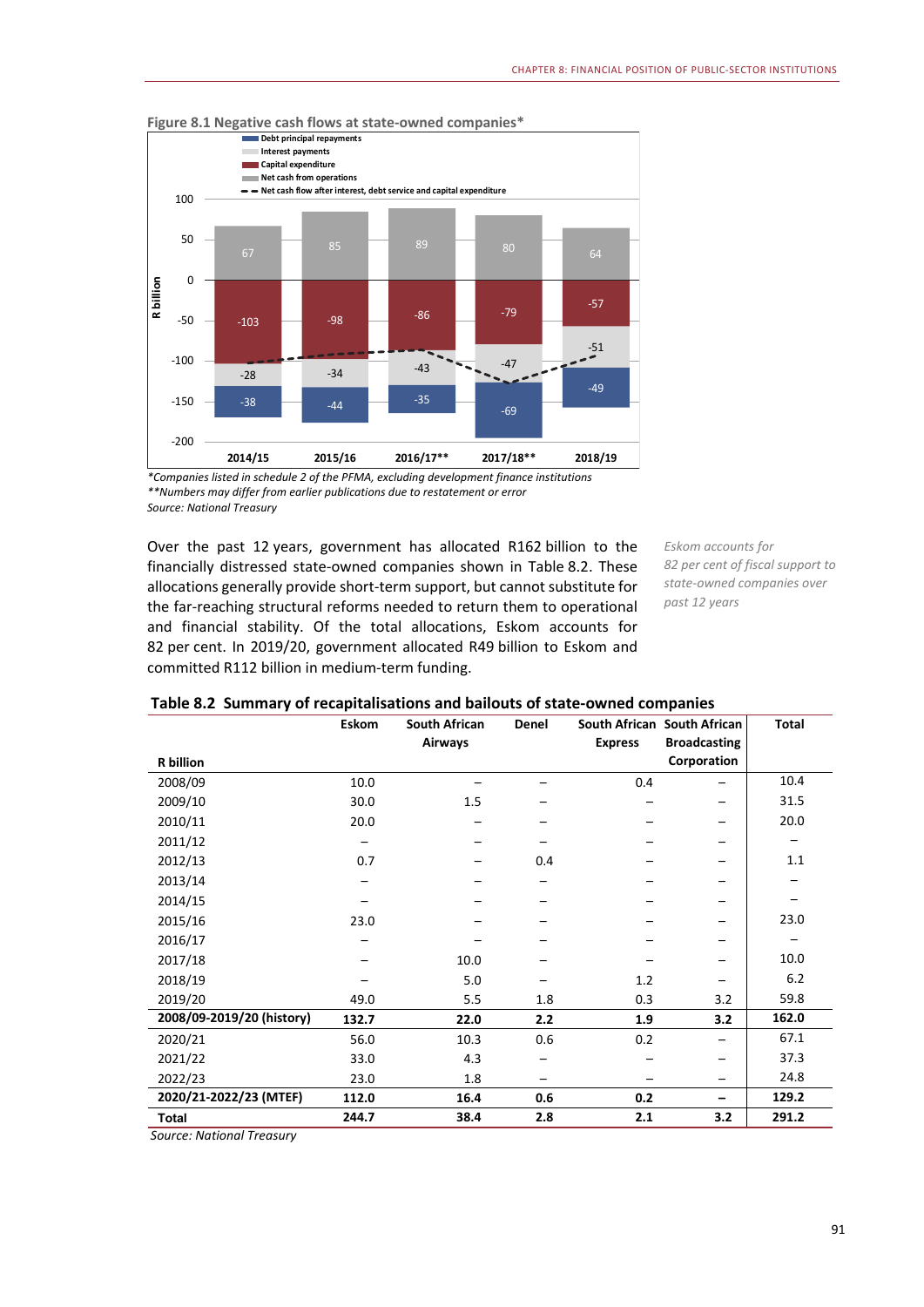*Debt repayments over next three years total R178.1 billion, of which Eskom holds R103.5 billion* 

#### **Debt obligations**

Figure 8.2 shows the long-term debt maturity profile for the seven largest borrowers. Total debt amounts to R759.9 billion, of which 62 per cent is guaranteed by government. Over the next three years, debt repayments total R178.1 billion, of which R103.5 billion is held by Eskom.



*\*Airports Company South Africa, Denel, Eskom, South African National Roads Agency Limited, SAA, Transnet and Trans-Caledon Tunnel Authority Source: National Treasury* 

In recent years, the ability of state-owned companies to access funding and generate sufficient cash flows to repay maturing debt has declined. Rising interest costs reflect market doubts about their ability to repay debt. Increasingly, these entities require state guarantees to borrow. Furthermore, much of the debt that has been raised is in short-term instruments, and is used for refinancing and operations rather than capital investment.

**Figure 8.3 Borrowing costs for state-owned companies and development finance institutions, 2018/19** 



*\*Effective cost of debt for the 10 largest borrowers Source: National Treasury* 

*Rising interest costs reflect market doubts about stateowned companies' ability to repay debt*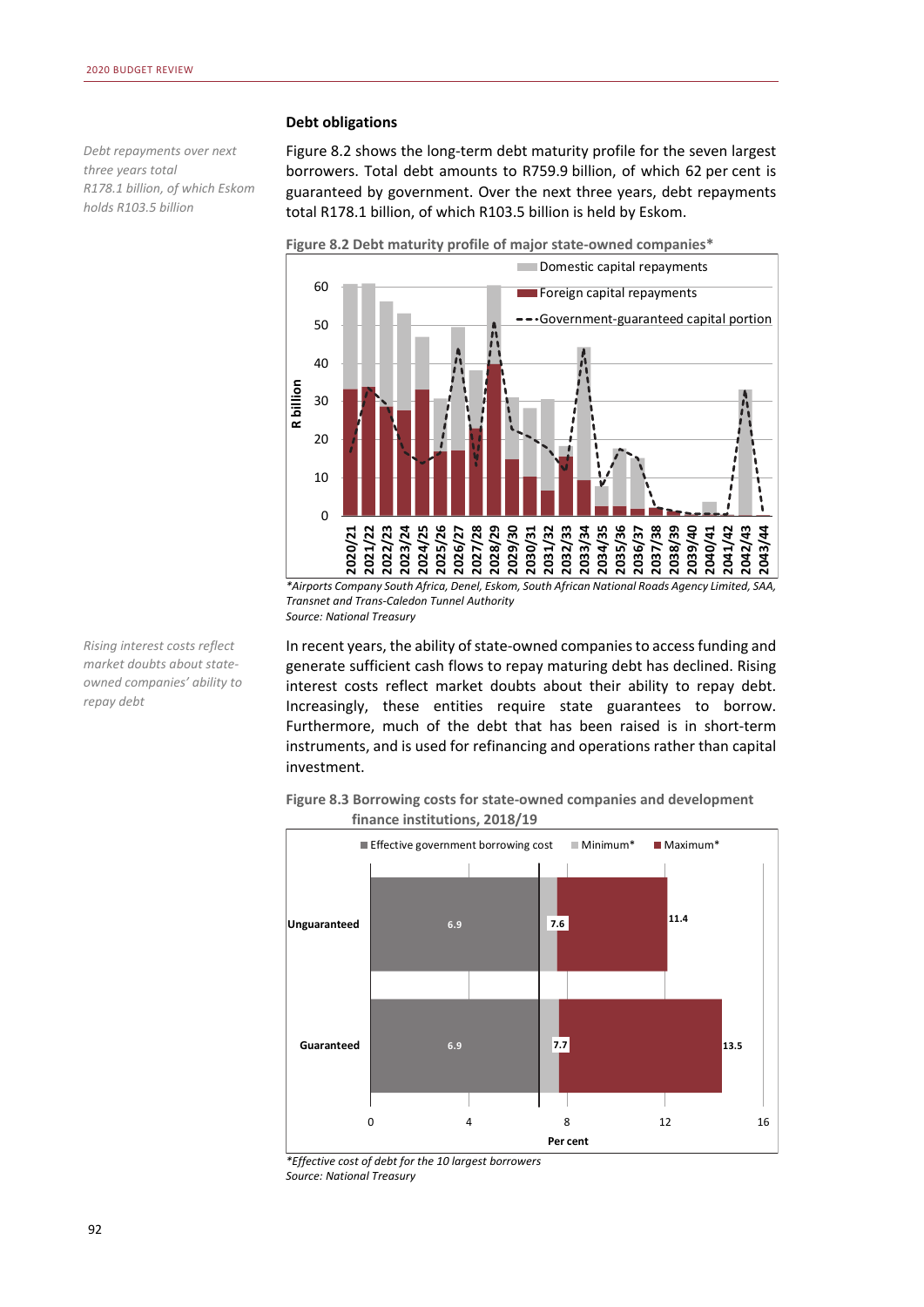Figure 8.3 shows the difference between borrowing costs for government and state-owned companies, indicating the level of risk that the market attaches to the latter. Government's average effective borrowing cost is 6.9 per cent. State-owned companies are paying substantially more to borrow – and the highest cost is for guaranteed debt. SAA's borrowing incurs nearly twice the interest rate of government.

*State-owned companies borrow at higher rates than government* 

Table 8.3 shows that in 2018/19, as in the previous year, state-owned companies could only raise 75.4 per cent of planned borrowing. The decline in borrowing plans has reduced or delayed capital expenditure. In 2018/19, in contrast to previous years, about 70 per cent of state-owned companies' domestic borrowing was in long-term instruments. Nonetheless, this debt continued to be used for refinancing maturing debt.

| Table 6:5 Dollowing requirement of selected state-owned companies |               |          |               |                |                |         |                              |             |  |
|-------------------------------------------------------------------|---------------|----------|---------------|----------------|----------------|---------|------------------------------|-------------|--|
|                                                                   |               | 2017/18  |               | 2018/19        | 2019/20        | 2020/21 | 2021/22                      | $2022/23^2$ |  |
| <b>R</b> billion                                                  | <b>Budget</b> | Outcomel | <b>Budget</b> | <b>Outcome</b> | <b>Revised</b> |         | <b>Medium-term estimates</b> |             |  |
| Domestic loans (gross)                                            | 70.1          | 54.4     | 61.8          | 46.1           | 46.6           | 51.2    | 32.3                         | 27.1        |  |
| Short-term                                                        | 17.9          | 29.4     | 20.1          | 13.9           | 13.2           | 14.2    | 10.6                         | 7.0         |  |
| Long-term                                                         | 52.2          | 25.0     | 41.7          | 32.2           | 33.4           | 37.0    | 21.7                         | 20.1        |  |
| Foreign loans (gross)                                             | 65.0          | 48.8     | 52.0          | 39.7           | 37.7           | 37.4    | 38.6                         | 39.9        |  |
| Long-term                                                         | 65.0          | 48.8     | 52.0          | 39.7           | 37.7           | 37.4    | 38.6                         | 39.9        |  |
| <b>Total</b>                                                      | 135.1         | 103.2    | 113.8         | 85.8           | 84.3           | 88.6    | 70.9                         | 67.0        |  |
| Percentage of total:                                              |               |          |               |                |                |         |                              |             |  |
| Domestic loans                                                    | 51.9%         | 52.7%    | 54.3%         | 53.7%          | 55.3%          | 57.8%   | 45.6%                        | 40.4%       |  |
| Foreign loans                                                     | 48.1%         | 47.3%    | 45.7%         | 46.3%          | 44.7%          | 42.2%   | 54.4%                        | 59.6%       |  |
|                                                                   |               |          |               |                |                |         |                              |             |  |

### **Table 8.3 Borrowing requirement of selected state-owned companies<sup>1</sup>**

*1. Airports Company South Africa, Eskom, SANRAL, SAA, Transnet and Trans-Caledon Tunnel Authority*

*2. ACSA and TCTA not included, as no forecast was provided*

*Source: National Treasury*

Overall, these trends reflect the deteriorating financial state of major stateowned companies. Without effective structural reforms, this cycle of lower funding access and higher reliance on government is set to continue.

#### **Eskom**

Eskom relies on state support to operate. The utility reported a net profit of R1.3 billion at 30 September 2019, but it is not generating enough cash to cover debt and finance costs. This is partly a result of non-payment by municipalities and other consumers. Government is working with municipalities to strengthen governance and financial management. Eskom's immediate priority is to stabilise its operational and financial position, as discussed in Annexure C of the 2019 *Medium Term Budget Policy Statement*.

Government has provided significant financial support to Eskom since 2008. This includes R105 billion in 2019/20 and 2020/21, which is conditional, to improve accountability and address inefficiencies. The conditions include reducing primary energy costs, containing other costs and making progress on restructuring. Eskom provides regular updates on these conditions, and government reviews its cash flows on a daily basis. Eskom has begun the process of separating its three operating activities – generation, transmission and distribution – each of which will soon have its own board and management structure.

*Eskom, which does not generate sufficient cash to cover debt and finance costs, is reliant on state support*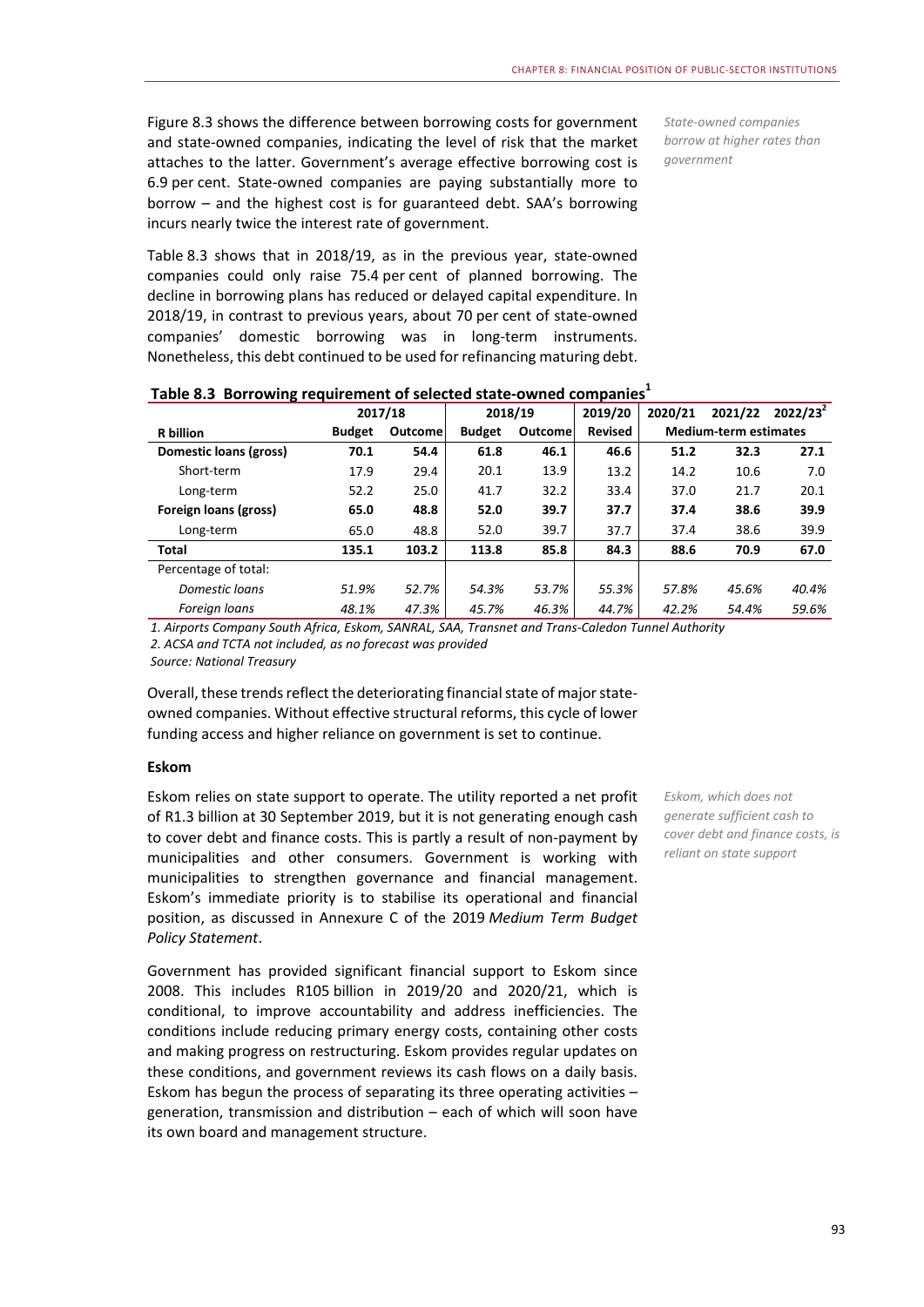*Transnet borrows on the strength of its own balance sheet* 

*R16.4 billion set aside over medium term for SAA to repay guaranteed debt and cover debt-service costs* 

*Government needs to assess its appetite for continued ownership of SA Express* 

*Denel's role in a modern defence industry needs to be defined* 

*Government allocated R3.2 billion to SABC in 2019/20 to enable it to pay its bills* 

#### **Transnet**

Transnet operates South Africa's port, freight rail and pipeline infrastructure. The group's net profit increased from R4.9 billion in 2017/18 to R6 billion in 2018/19, supported by fair-value adjustments on leased investment properties. Transnet, which borrows on the strength of its own balance sheet, raised R6.7 billion through commercial paper, bank loans and development finance institutions in 2018/19. It invested R14.7 billion to maintain rail and port capacity, and R3.2 billion to expand infrastructure and equipment.

Rating agencies downgraded Transnet's credit rating, citing increased liquidity risk as a result of loan covenants triggered by an audit qualification on the 2018/19 annual financial statements.

#### **South African Airways**

SAA's board placed the airline into voluntary business rescue in December 2019 as a result of its inability to meet financial obligations. Since 2008/09, SAA has incurred net losses of over R32 billion. Government has set aside R16.4 billion over the medium term for SAA to repay its guaranteed debt, and cover debt-service costs. Government anticipates that additional funding will be required to cover restructuring costs in line with the business rescue plan.

#### **South African Express**

SA Express, illiquid and insolvent, is unable to settle either short- or longterm obligations as they become due. Cumulative losses amount to R1.2 billion over the past 10 years. The airline was recently placed under involuntary business rescue, which it intends to appeal. Government will need to assess its appetite for continued ownership of the carrier, given that it has a limited role in the local aviation market.

#### **Denel**

Denel, the state-owned military and aerospace equipment manufacturer, faces serious liquidity problems. In response, government provided Denel with R1.8 billion in 2019/20. State guarantees granted to the entity amount to R6.9 billion. Additional funding of R576 million is allocated for 2020/21. This support is allocated with conditions that emphasise the need for Denel to speedily implement its turnaround plan. The plan includes exploring private-sector participation, optimising its property and plant, and developing an appropriate funding model. It is critical for government to define Denel's role in a modern defence industry.

#### **South African Broadcasting Corporation**

Government allocated R3.2 billion to the SABC in 2019/20, of which R2.1 billion has been transferred, to enable the broadcaster to pay its bills. The conditions included reviewing broadcasting sector policies to respond to advances in technology, costing the developmental mandate and evaluating opportunities for private-sector participation. The remaining R1.1 billion is expected to be transferred to the SABC by 31 March 2020.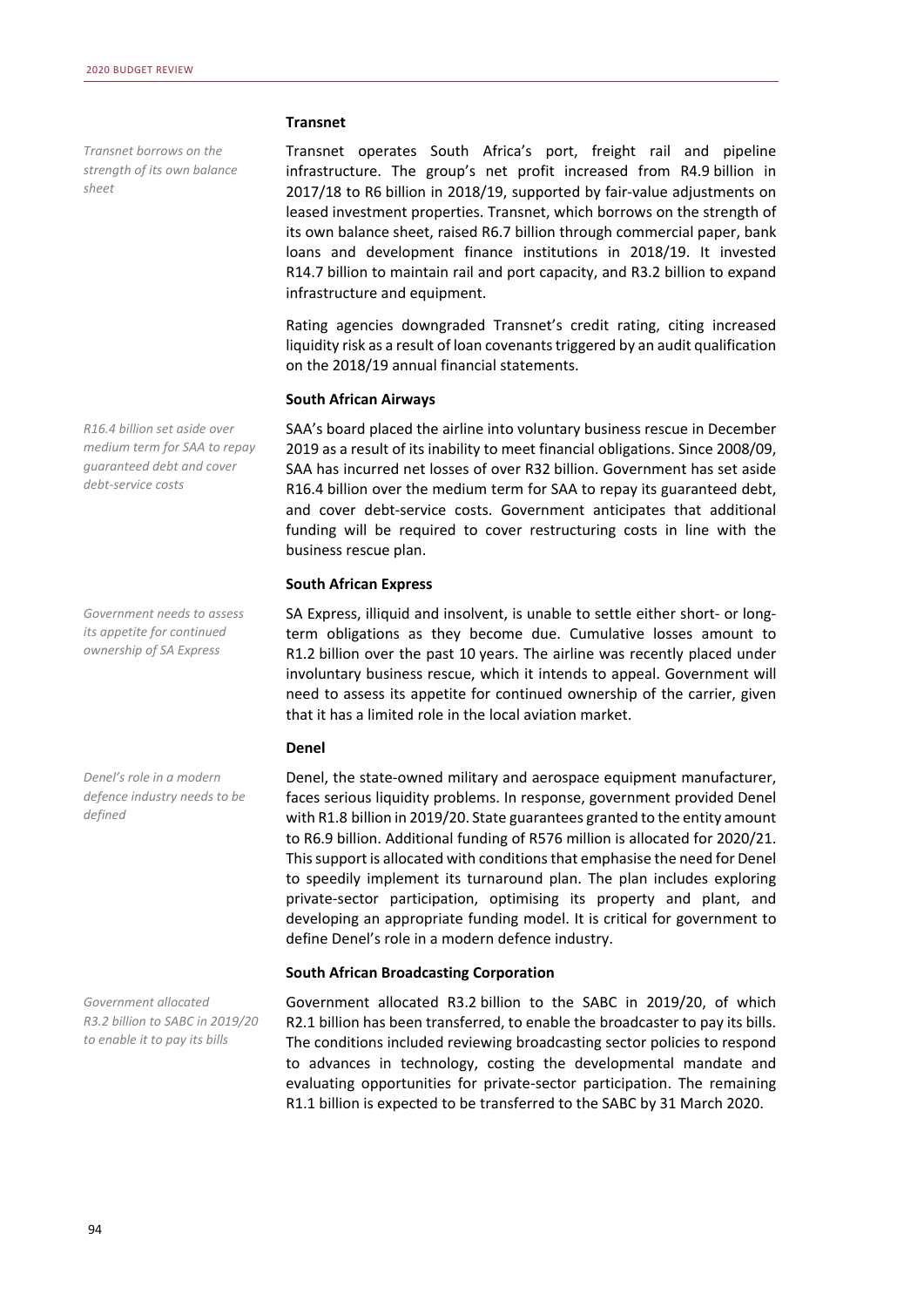# **Development finance institutions**

To support government in achieving inclusive growth and the objectives of the National Development Plan, development finance institutions require supportive governance structures, financial sustainability and developmental impact. They also require strong capacity.

The net asset value of the three largest development finance institutions – the DBSA, IDC and Land Bank – increased by 4.7 per cent in 2018/19 to R139.4 billion. The institutions transitioned to the International Financial Reporting Standard 9 during the period, which resulted in higher impairments, causing a slight decrease in net loan books.

*Combined net asset value of DBSA, IDC and Land Bank increased by 4.7 per cent in 2018/19* 

| <b>R</b> billion             | 2016/17 | 2017/18 | 2018/19 |
|------------------------------|---------|---------|---------|
| <b>IDC</b>                   |         |         |         |
| <b>Total assets</b>          | 129.8   | 137.0   | 144.6   |
| Loan book                    | 26.7    | 30.7    | 25.9    |
| Equity and other investments | 103.1   | 106.3   | 118.7   |
| <b>Total liabilities</b>     | 41.5    | 44.9    | 49.3    |
| Net asset value              | 88.3    | 92.1    | 95.3    |
| <b>DBSA</b>                  |         |         |         |
| <b>Total assets</b>          | 83.7    | 89.2    | 89.5    |
| Loan book                    | 76.6    | 75.0    | 75.8    |
| Equity and other investments | 7.1     | 14.2    | 13.7    |
| <b>Total liabilities</b>     | 51.6    | 54.9    | 52.3    |
| Net asset value              | 32.1    | 34.3    | 37.2    |
| <b>Land Bank</b>             |         |         |         |
| <b>Total assets</b>          | 45.4    | 49.5    | 52.4    |
| Loan book                    | 41.0    | 43.4    | 44.5    |
| Equity and other investments | 4.4     | 6.1     | 7.9     |
| <b>Total liabilities</b>     | 39.0    | 42.8    | 45.5    |
| Net asset value              | 6.4     | 6.7     | 6.9     |

#### **Table 8.4 Financial position of selected development finance institutions**

*Source: National Treasury*

#### **Land Bank**

The Land Bank supports development and transformation of the agricultural sector. In 2018/19, it disbursed R5.1 billion of developmental and transformational loans, significantly up from R1.6 billion in 2017/18. The bank is refocusing on the development of smallholder farmers and aims to adopt financially and economically sustainable practices. During 2018/19, the Land Bank used R377.4 million of the R400 million joint Land Bank/IDC drought relief fund to provide low-interest loans to affected areas. In addition, it agreed with the Jobs Fund to provide concessional credit and support to small- and medium-scale emerging farmers.

#### **Industrial Development Corporation**

The IDC finances industrial development across Africa. Over the medium term, it will focus on financing and facilitating the adoption of emerging technologies and creating new industries. In 2018/19, the IDC approved funds totalling R13.1 billion, compared with R16.7 billion in 2017/18, and disbursed funds of R11.8 billion, compared with R15.4 billion in 2017/18. The corporation's profits decreased by 78 per cent from R3.2 billion in

*IDC approved R13.1 billion in financing in 2018/19, down from R16.7 billion a year earlier*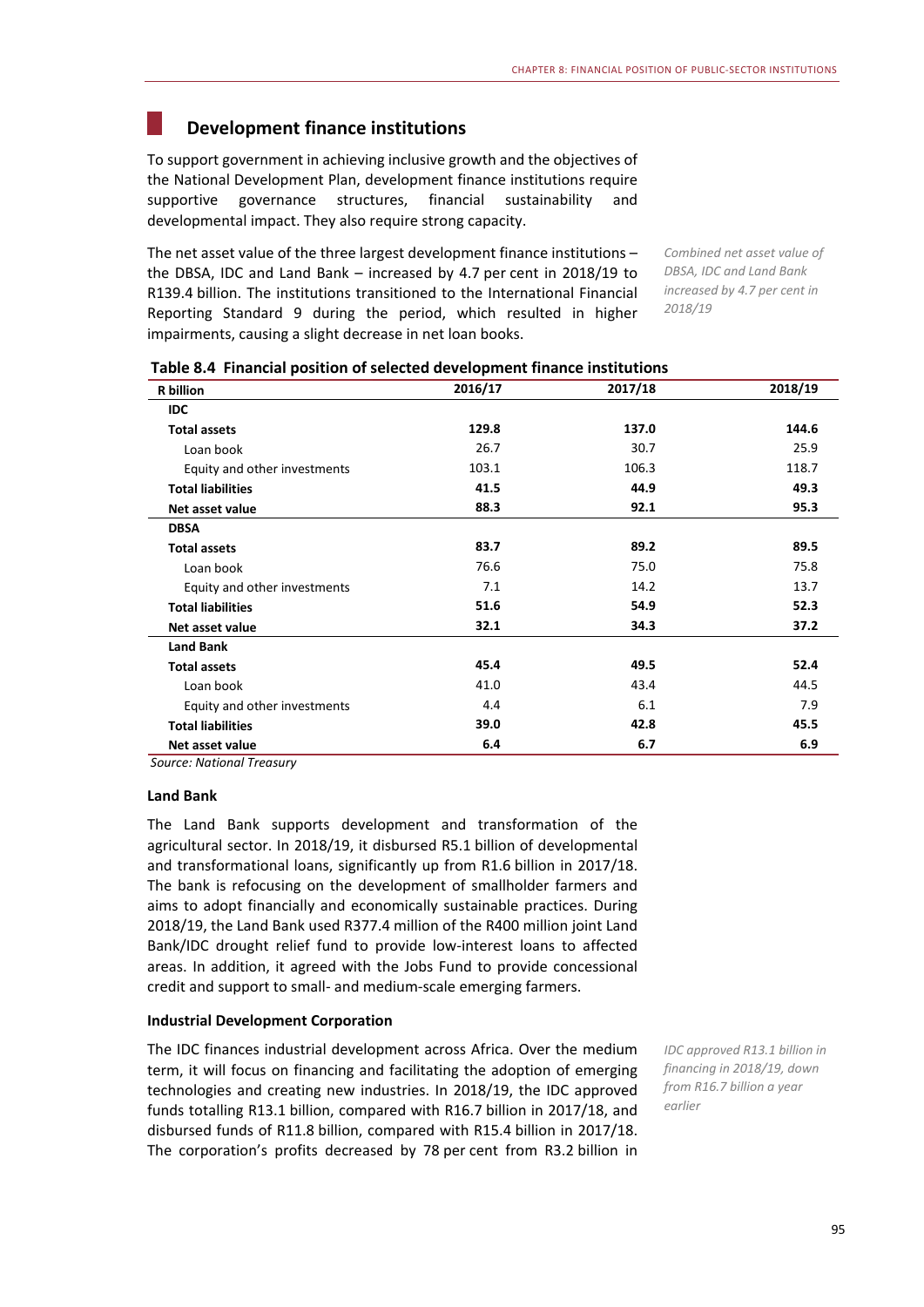2017/18 to R720 million in 2018/19, mainly due to higher once-off capital gains recorded in 2017/18.

In 2015/16, the IDC set a five-year target to approve R23 billion for black industrialists; by 2018/19, it had approved R21.4 billion for such projects. This programme is expected to create about 22 600 jobs.

#### **Development Bank of Southern Africa**

The DBSA finances infrastructure projects in water, sanitation, communication, energy and school infrastructure across southern Africa. It also assists with project preparation and implementation. The DBSA's profit increased from R2.3 billion in 2017/18 to R3.1 billion in 2018/19, mainly due to interest income, and gains from foreign exchange and financial instruments. During the year, its developmental loan book rose marginally from R75 billion to R75.8 billion.

#### **Development finance borrowing requirement**

*Development finance borrowing rose significantly in 2018/19, largely as result of Land Bank lending* 

*DBSA's developmental loan book rose marginally to* 

*R75.8 billion* 

In 2018/19, the three development finance institutions borrowed R56.3 billion, significantly more than the budgeted R45.4 billion. The difference is attributable to a steep increase in borrowing by the Land Bank, which was used to support its lending activities. The Land Bank and the DBSA account for 82.4 per cent of development finance borrowing. Over the medium term, borrowing plans total R90.7 billion. In 2018/19, nearly 90 per cent of borrowing was in domestic debt.

|                        |               | 2017/18        | 2018/19       |                | 2019/20        | 2020/21 | 2021/22                      | $2022/23^2$ |
|------------------------|---------------|----------------|---------------|----------------|----------------|---------|------------------------------|-------------|
| <b>R</b> billion       | <b>Budget</b> | <b>Outcome</b> | <b>Budget</b> | <b>Outcome</b> | <b>Revised</b> |         | <b>Medium-term estimates</b> |             |
| Domestic loans (gross) | 51.1          | 54.0           | 36.2          | 50.6           | 39.8           | 26.8    | 31.1                         | 6.0         |
| Short-term             | 36.2          | 39.0           | 23.9          | 23.1           | 20.3           | 20.9    | 20.8                         | 1.0         |
| Long-term              | 14.9          | 15.0           | 12.3          | 27.5           | 19.5           | 5.9     | 10.3                         | 5.0         |
| Foreign loans (gross)  | 9.3           | 5.6            | 9.2           | 5.7            | 18.0           | 14.4    | 9.6                          | 2.8         |
| Long-term              | 9.3           | 5.6            | 9.2           | 5.7            | 18.0           | 14.4    | 9.6                          | 2.8         |
| Total                  | 60.4          | 59.6           | 45.4          | 56.3           | 57.8           | 41.2    | 40.7                         | 8.8         |
| Percentage of total:   |               |                |               |                |                |         |                              |             |
| Domestic loans         | 84.6%         | 90.6%          | 79.7%         | 89.9%          | 68.9%          | 65.0%   | 76.4%                        | 68.2%       |
| Foreign loans          | 15.4%         | 9.4%           | 20.3%         | 10.1%          | 31.1%          | 35.0%   | 23.6%                        | 31.8%       |

#### **Table 8.5 Borrowing requirement for development finance institutions1**

*1. Land Bank, DBSA and IDC*

*2. Land Bank and DBSA not included, as no forecast was provided*

*Source: National Treasury*

# **Social security funds**

Social security funds, financed through levies and taxes, provide insurance for unemployed workers and those injured in road or workplace accidents. Over the medium term, these funds expect to collect R238 billion in contributions and pay R211 billion in benefits. The scale of Road Accident Fund (RAF) liabilities, however, means that the combined financial position of the social security funds is deeply negative.

*Combined R3.3 billion cash deficit over medium term is a result of RAF liabilities* 

In 2018/19, the funds had a combined cash surplus of R6.8 billion. Over the medium term, however, the funds will have an average combined cash deficit of R3.3 billion, as benefits paid out by the Unemployment Insurance Fund (UIF) increase following legislative amendments.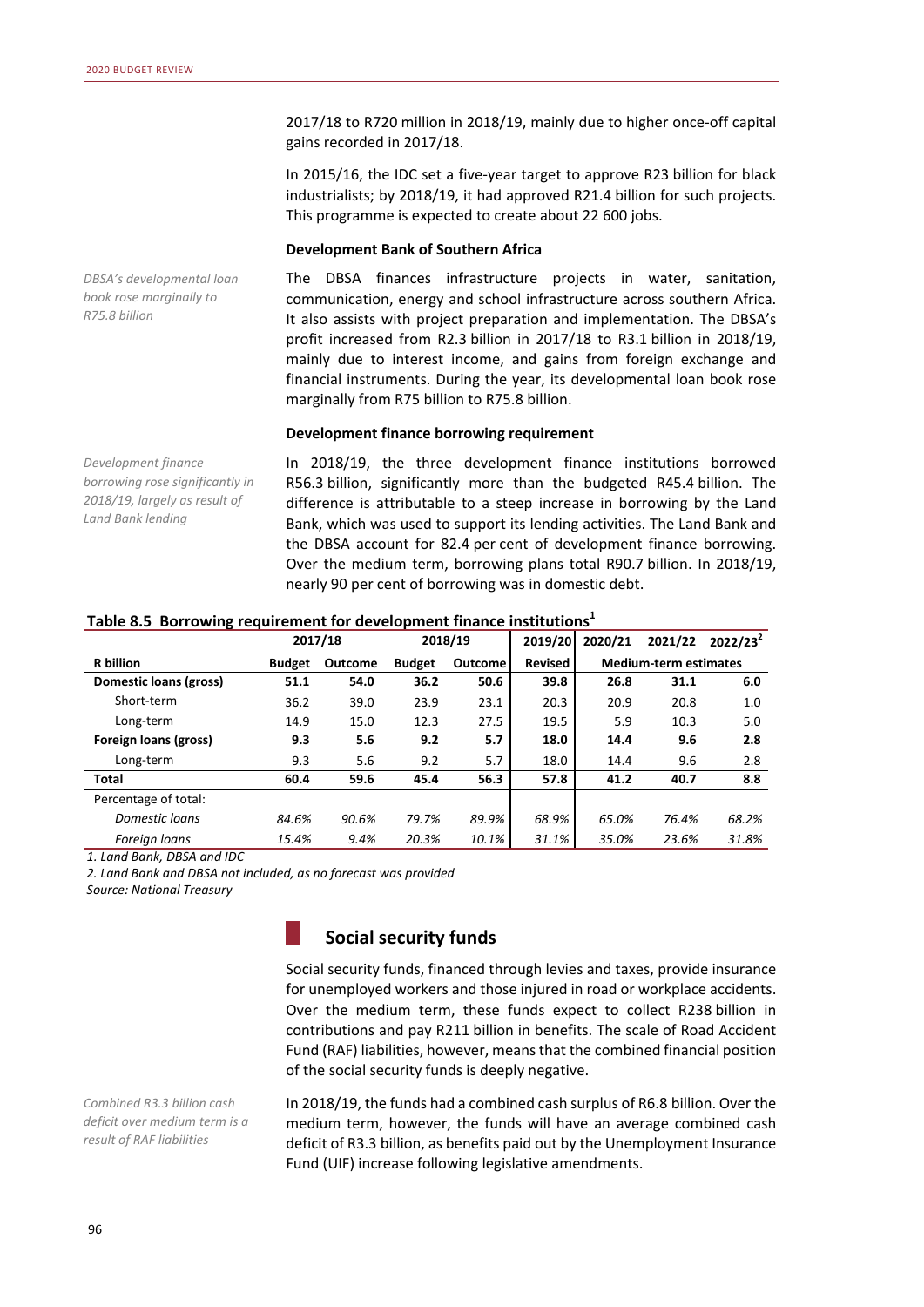|                                    | 2016/17  | 2017/18        | 2018/19  | 2019/20         | 2020/21                      | 2021/22  | 2022/23  |
|------------------------------------|----------|----------------|----------|-----------------|------------------------------|----------|----------|
| <b>R</b> billion                   |          | <b>Outcome</b> |          | <b>Estimate</b> | <b>Medium-term estimates</b> |          |          |
| <b>Unemployment Insurance Fund</b> |          |                |          |                 |                              |          |          |
| <b>Total assets</b>                | 139.5    | 159.3          | 165.5    | 174.1           | 182.8                        | 191.5    | 200.7    |
| <b>Total liabilities</b>           | 6.4      | 13.4           | 21.2     | 22.3            | 23.4                         | 24.5     | 25.7     |
| Net asset value                    | 133.1    | 145.9          | 144.3    | 151.8           | 159.4                        | 167.0    | 175.0    |
| Compensation Fund <sup>1</sup>     |          |                |          |                 |                              |          |          |
| Total assets                       | 66.4     | 72.0           | 75.4     | 79.1            | 82.8                         | 87.0     | 91.1     |
| <b>Total liabilities</b>           | 18.5     | 38.5           | 47.8     | 49.8            | 51.8                         | 54.2     | 56.6     |
| Net asset value                    | 47.9     | 33.5           | 27.6     | 29.3            | 31.0                         | 32.8     | 34.5     |
| <b>Road Accident Fund</b>          |          |                |          |                 |                              |          |          |
| Total assets                       | 9.2      | 9.8            | 11.2     | 11.5            | 11.7                         | 11.8     | 11.9     |
| <b>Total liabilities</b>           | 189.2    | 216.1          | 273.3    | 341.1           | 413.1                        | 500.4    | 604.9    |
| Net asset value                    | $-180.0$ | $-206.3$       | $-262.1$ | $-329.6$        | $-401.4$                     | $-488.6$ | $-593.0$ |

|  | Table 8.6 Financial position of social security funds |  |  |  |  |
|--|-------------------------------------------------------|--|--|--|--|
|--|-------------------------------------------------------|--|--|--|--|

*1. Compensation Commissioner for Occupational Diseases in Mines and Works Source: National Treasury*

#### **Unemployment Insurance Fund**

The UIF pays benefits to those who are out of work due to retrenchment, illness or maternity leave. Benefit payments are expected to grow from R11 billion in 2018/19 to R22 billion in 2022/23. Over this period, the fund will run an average surplus of R3.6 billion on an accrual basis and a cash deficit. The latter is the result of retrospective payments to claimants who were assessed and paid at a rate based on the old legislation, when they were meant to be paid based on higher rates in the amended act. The additional benefits are expected to cost R12.7 billion. The fund plans to finalise these claims by 2020/21. The UIF's net asset value is set to increase from R144.3 billion in 2018/19 to R175 billion in 2022/23.

*UIF maintains surplus, but higher benefits will see it run cash deficit over medium term* 



The RAF provides compensation for the loss of earnings, along with general damages, and medical and funeral costs to victims of road accidents. Claims against the fund are expected to increase from R96.4 billion in 2018/19 to R145.6 billion in 2022/23. The RAF's revenues are insufficient to meet its liabilities. Consequently, the accumulated deficit is forecast to increase from R262.1 billion in 2018/19 to R593 billion in 2022/23. Over the past 20 years, increases in the RAF levy have typically exceeded